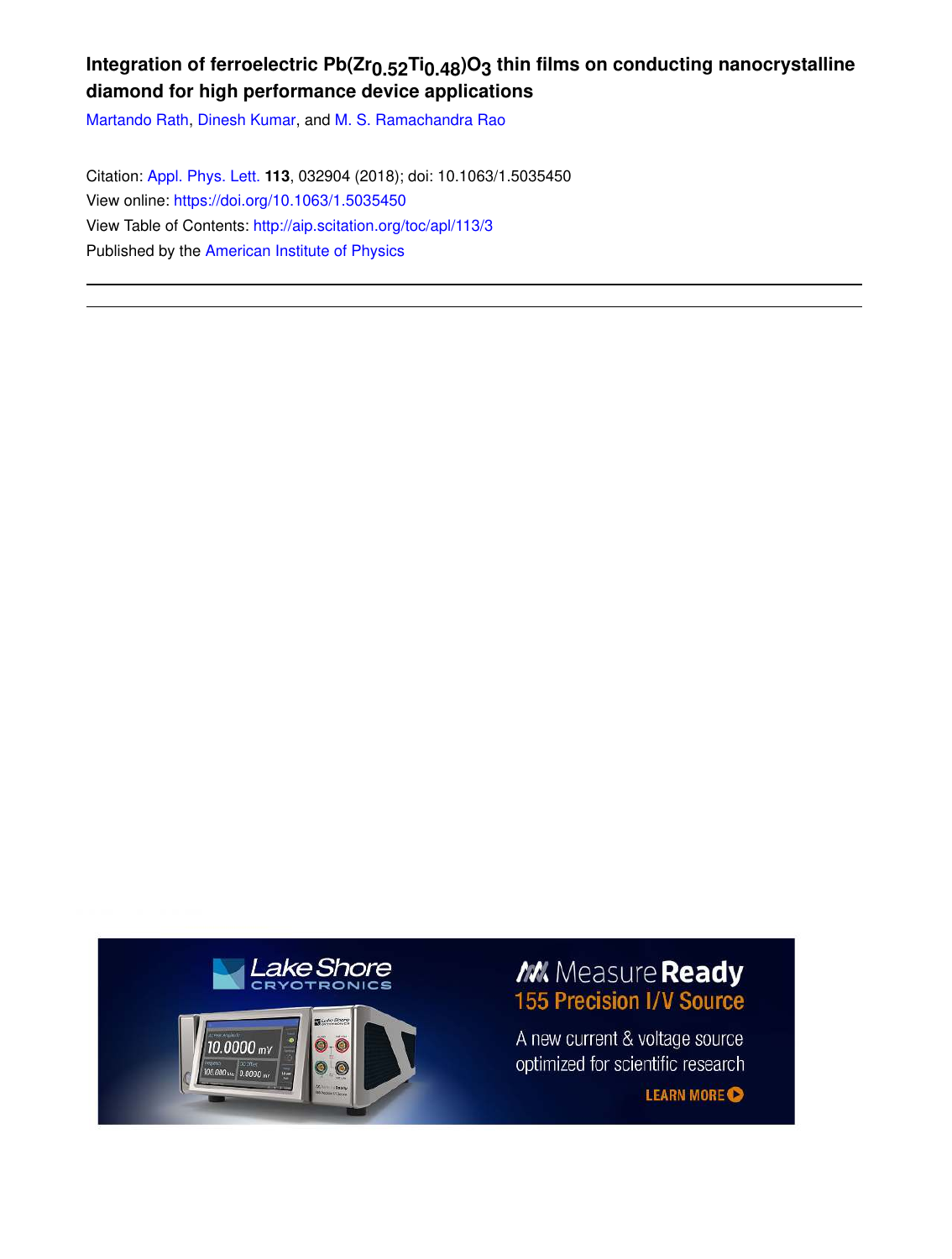

## Integration of ferroelectric  $Pb(Zr_{0.52}Ti_{0.48})O<sub>3</sub>$  thin films on conducting nanocrystalline diamond for high performance device applications

Martando Rath, Dinesh Kumar, and M. S. Ramachandra Rao<sup>a)</sup>

Department of Physics, Nano Functional Materials Technology Centre, Indian Institute of Technology Madras, Chennai 600036, India

(Received 16 April 2018; accepted 5 July 2018; published online 20 July 2018)

We report on the direct integration of a  $Pb(Zr_{0.52}Ti_{0.48})O_3$  (PZT) thin film on a hot filament chemical vapor deposition grown conducting boron doped nanocrystalline diamond (B-NCD) film. A conducting B-NCD thin film with a grain size less than 100 nm and surface roughness close to 8 nm is used as a metallic bottom electrode. X-ray diffraction and Raman spectroscopy revealed the single phase perovskite ferroelectric nature of the pulsed laser deposited grown PZT thin film directly on the conducting B-NCD substrate with an electrical resistivity of 10 m $\Omega$ -cm. The PZT thin film grown on the B-NCD/Si substrate showed the high remanent polarization  $(2P_r)$  of 68  $\mu$ C/ cm<sup>2</sup> and high dielectric constant of  $\sim$ 1300 with a low leakage current density of  $\sim$ 10<sup>-5</sup>A/cm<sup>2</sup>. Macroscopic and nanoscale polarization switching experiments are performed to confirm the ferroelectric nature of the PZT/B-NCD capacitor. A very small degradation of remanent polarization of  $10\%$  even after  $10^{10}$  switching cycles of the sample demonstrates the excellent ferroelectric performance of the multilayer. Published by AIP Publishing. https://doi.org/10.1063/1.5035450

Modern day electronic industries demand fabrication of high performance devices such as micro/nano electromechanical systems (M/NEMS), non-volatile ferroelectric random access memory (NVFRAM), and surface acoustic wave  $(SAW)$  devices.<sup>1-3</sup> These require integration of ferroelectric/piezoelectric thin films with suitable substrates to enable the intrinsic properties and functionalities of the devices.<sup>4</sup> Among all the ferroelectric materials,  $Pb(Zr_xTi_{1-x})O_3$ (PZT) is a potential candidate because of its excellent ferroelectric and piezoelectric properties.<sup>5-7</sup> PZT thin films have been grown on different substrates such as Si, SrTiO<sub>3</sub>, YBCO, GaN, diamond, Ni, Cu, and Inconel $4,8-14$  to understand the influence of substrates on their functional properties for intended applications.

Si is being widely used for device fabrication because it exhibits minimal mechanical hysteresis and high dimensional stability and possesses a low thermal expansion coefficient.<sup>10,15</sup> However, it may not be suitable for high frequency RF MEMS/NEMS resonators and switches because of its low Young's modulus  $(130 \text{ GPa})$  and hardness  $(1000 \text{ kg/mm}^2)$ .<sup>16,17</sup> In RF MEMS/NEMS devices, a piezoelectric material such as PZT is sandwiched between top and bottom electrodes and induces strain upon the application of potential difference across the piezoelectric materials.<sup>16</sup> For potential high frequency RF MEMS/NEMS applications, PZT should be integrated with a structural material having high Young's modulus with high hardness which can withstand for higher frequencies.<sup>15,17</sup> In the scenario where higher Young's modulus and hardness are required, chemical vapor deposited (CVD) diamond films with robust physical properties such as high thermal conductivity, high Young's modulus  $(=1200 \text{ GPa})$ , and high operating frequencies would be more suitable materials to integrate with piezoelectric materials for radio frequency (RF) MEMS/NEMS devices.<sup>1,16</sup>

Direct integration of PZT on diamond is a challenging task because of the thermal mismatch that exists between them.<sup>8</sup> Considerable efforts have been put forward recently in realizing PZT on a diamond substrate.<sup>10,15,17</sup> Du *et al.* demonstrated that the formation of the pyrochlore phase leads to degradation of ferroelectric properties in the multilayer.<sup>18</sup> To avoid formation of the pyrochlore phase, Liao et al. used buffer layers such as  $Al_2O_3$ , Pt, and SrTiO<sub>3</sub> between the PZT thin film and the diamond substrate.<sup>15,18</sup> However, it was found that the PZT/diamond with buffer layers is undesirable because of interface diffusion issues and complexity in device fabrication. Therefore, direct integration of PZT on the diamond substrate is highly desirable and an ultimate necessity. Recently, our group has grown PZT on insulating diamond without using any buffer layers.<sup>19</sup> The ferroelectric nature of the multilayer using an interdigital electrode (IDE) configuration with the application of  $\pm 50$  V of DC voltage was demonstrated. In the IDE configuration, however, the distribution of the inhomogeneous electric field across the ferroelectric surface leads to low measured permittivity and polarization values of the PZT thin film. Also, information about the ferroelectricmetal electrode interface such as defects and trapped oxygen vacancies that generally exist due to the presence of volatile cationic species such as PbO is obscure in this configuration.<sup>20,21</sup> To overcome the aforementioned issues, a metal electrode based parallel plate capacitor configuration is highly desirable. One may use CVD grown conducting diamond films in order to realize such a configuration. The additional advantage of using a conducting diamond film as a substrate is that this could reduce the fatigue and retention problems in the ferroelectric thin films, which one normally observe when metal electrodes such as Pt and Au are used. $22,23$ It is well established that the electrical conductivity of diamond can be tuned by doping of boron. It was found that heavily a)Electronic mail: msrrao@iitm.ac.in boron doped diamond films become a superconductor at low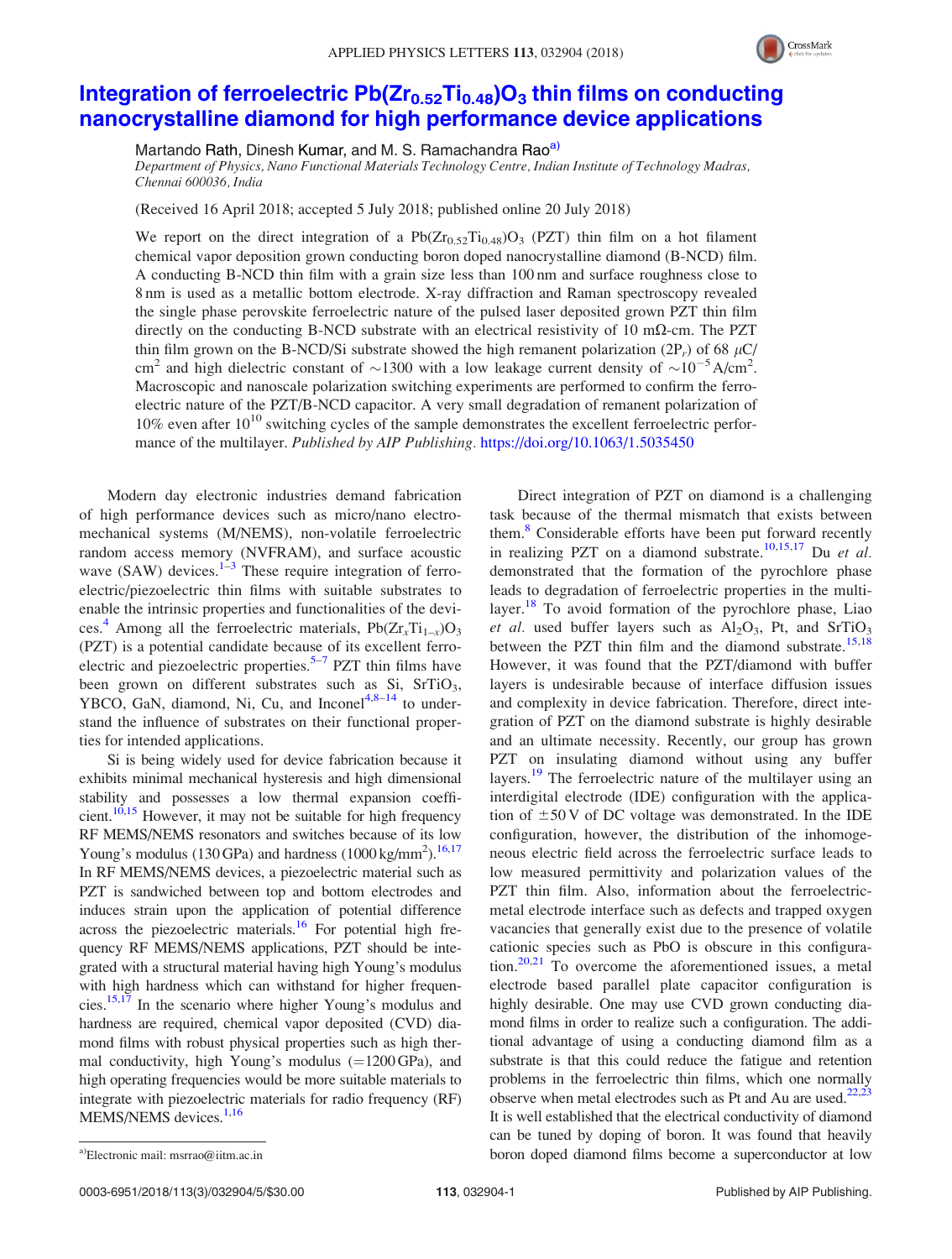temperature  $({\sim}6\,\text{K})$  with their electrical resistivity at room temperature as low as  $\sim 10 \text{ m}\Omega$ -cm, which can be suitably used as an electrode for diamond based MEMS/NEMS applications and may play an important role in FeRAM devices where PZT is sandwiched between metal and conductive metal oxide electrodes.<sup>24</sup>

We have fabricated a ferroelectric PZT thin film capacitor on a conducting diamond electrode, without any intermediate layers. X-ray diffraction (XRD) and Raman spectroscopy confirmed the pyrochlore free ferroelectric pulsed laser deposition (PLD) grown PZT thin film on the metallic diamond substrate. The aim of this paper is to establish the ferroelectric nature of the PZT/boron doped nanocrystalline diamond (B-NCD) capacitor at the macroscopic and nanoscales and thereby demonstrate the device quality.

The  $Pb(Zr_{0.52}Ti_{0.48})O_3$  (PZT) target was synthesized from stoichiometric quantities of the oxide powders  $PbO$ ,  $ZrO<sub>2</sub>$ , and  $TiO<sub>2</sub>$  by solid state reaction route. 10 mol. % of extra PbO was given during the target preparation, to compensate lead deficiency during sintering and post deposition annealing. A (superconducting) conducting nanocrystalline boron doped diamond (B-NCD) film was grown on a Si substrate using a hot filament chemical vapor deposition (HFCVD) reactor, and the details of the deposition conditions and electrical properties of the films can be found elsewhere.<sup>19,24</sup> The flow rates of  $CH<sub>4</sub>$ ,  $H<sub>2</sub>$ , and  $(CH<sub>3</sub>)<sub>3</sub>B$  were maintained at 3000, 80, and 40 sccm, respectively. The chamber pressure and the substrate temperature were fixed at 7 Torr and  $850^{\circ}$ C, respectively. The B-NCD film was deposited for 2 h resulting in a thickness of 900 nm, and the surface roughness of  $\sim$ 8 nm was observed as estimated from the atomic force microscopy (AFM) measurement (data not shown). The PZT thin films were grown on the B-NCD substrate using the pulsed laser deposition (PLD) technique (Excel Instrument, India). The excimer (KrF) laser with a laser fluence of 2.35 J  $cm^{-2}$  was used to ablate the target. The thin film was grown on the substrate at a substrate temperature of  $650^{\circ}$ C with 300 mTorr of oxygen partial pressure after evacuating the chamber with a base pressure of  $5 \times 10^{-6}$  mbar. After deposition, the film was subsequently annealed for 30 min at the same temperature, at a pressure of  $760$  mbar of  $O<sub>2</sub>$  partial pressure. After post deposition annealing, the chamber was cooled down to room temperature with a cooling rate of  $10^{\circ}$ C per min.

The phase purity and crystalline quality of the films were examined by X-ray diffraction (XRD) analysis (Rigaku X-ray diffractometer equipped with graphite-monochromatic  $CuK<sub>\alpha</sub>$  radiation (0.15418 nm), operated at 40 kV and 100 mA. Raman spectra of the sample were recorded by using a confocal Raman microscope (Horiba Jobin Yvon), with the exciting line of 488.0 nm of Argon laser. During the measurement, the laser power of 5 mW was maintained with the spot size of 50  $\mu$ m at the sample. The thickness of the PLD grown PZT thin film on the B-NCD substrate was measured using a field emission scanning electron microscope (FESEM, Quanta 3D). For electrical measurements, Au/Cr top electrodes were coated on the films through a shadow mask by the electron beam evaporation technique and the electrode sizes were  $500 \mu m$  in diameter. The macroscopic ferroelectric nature of the thin films grown on the B-NCD substrate was shown using a commercial ferroelectric testing system (RT6000S, Radiant Technologies). The nanoscale polarization switching of the sample was recorded using piezo force microscopy (PFM) (Dimension edge, Bruker).

Figure  $1(a)$  shows the XRD result of the PZT thin film grown on the conducting B-NCD substrate. The presence of (001), (110), (111), (002) and (211) peaks in the pattern reflects the formation of a single phase perovskite PZT thin film on the B-NCD substrate. No pyrochlore peak was detected in the scanned range, demonstrating the pyrochlore free ferroelectric phase of the sample. Figure 1(b) depicts the Raman spectra of the PZT/B-NCD multilayer. The Raman peaks originating from the PZT layers are located at  $102 \text{ cm}^{-1}$  E(TO<sub>1</sub>),  $140 \text{ cm}^{-1}$  A<sub>1</sub>(TO<sub>1</sub>),  $200 \text{ cm}^{-1}$  (E(TO<sub>2</sub>),  $273 \text{ cm}^{-1}$  (B<sub>1</sub>+E),  $326 \text{ cm}^{-1}$  A<sub>1</sub>(TO<sub>2</sub>),  $466 \text{ cm}^{-1}$  E(LO<sub>2</sub>), 535 cm<sup>-1</sup> E(TO<sub>3</sub>), 603 cm<sup>-1</sup> A<sub>1</sub>(TO<sub>3</sub>), 702 cm<sup>-1</sup> E(LO<sub>3</sub>), and  $750 \text{ cm}^{-1}$  A<sub>1</sub>(LO<sub>3</sub>),<sup>25,26</sup> while Raman signals originating from the B-NCD layers are labelled as pDOS1, pDOS2, ZCP (zone centre phonon), and GBs (grain boundaries). Here, pDOS1 and pDOS2 are the Raman signals due to the violation of the selection rule in the diamond lattice-phonon density of states



FIG. 1. (a) XRD pattern of the PZT thin film grown on conducting nanocrystalline boron doped diamond (B-NCD) film; the inset depicts the schematic representation of PZT and B-NCD multilayer. (b) Raman spectrum of the PZT/ B-NCD multilayer. Various Raman modes originating from the perovskite structure are identified and labelled in the spectrum. The shaded regions indicate the Raman signals originating from the underlying B-NCD film and (c) back scattering cross sectional SEM image with line profiles of the elemental distribution along the cross-section of PZT/B-NCD/Si multilayer.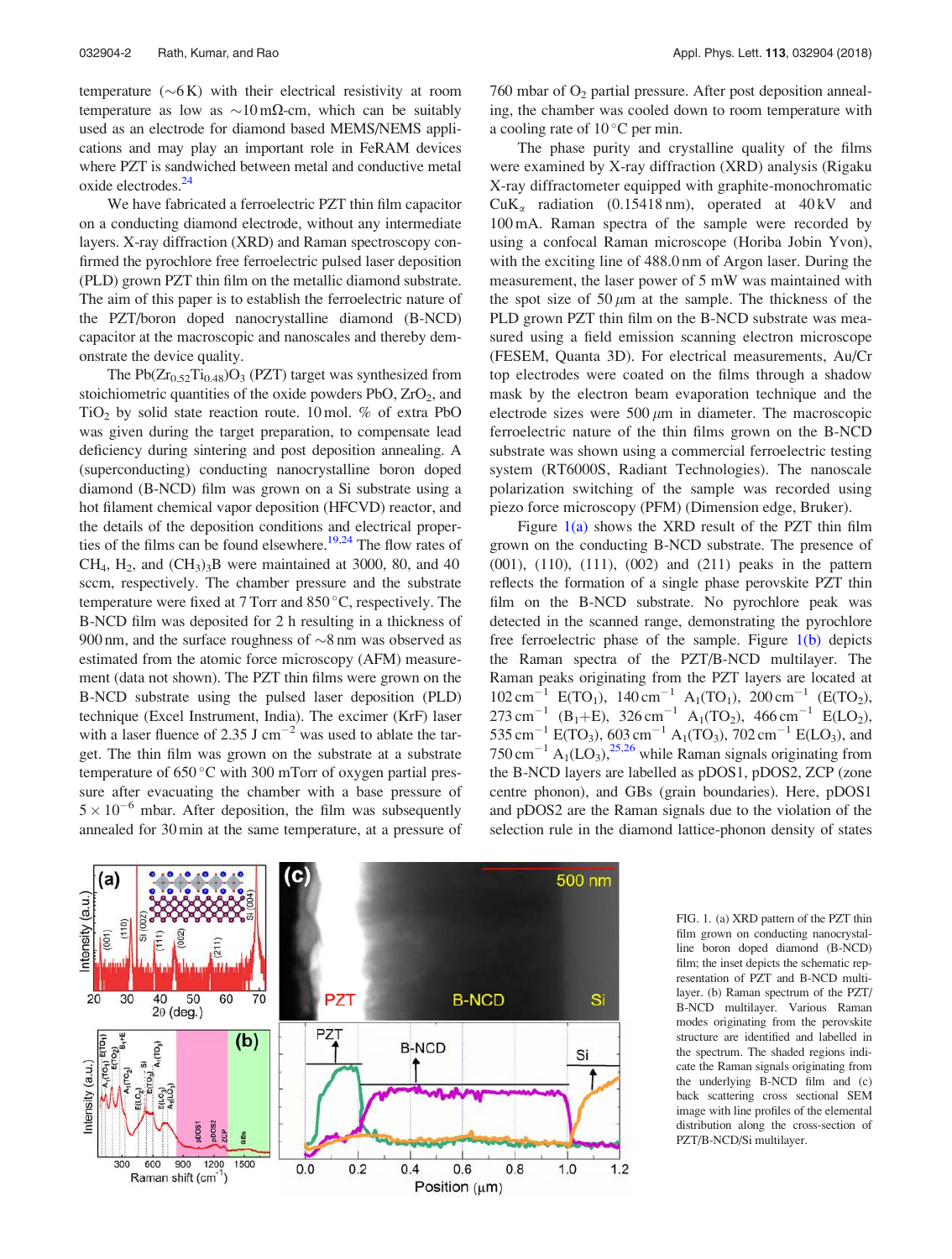

FIG. 2. Leakage current density (J) versus electric field (E) characteristics of the PLD grown PZT thin film on the conducting B-NCD substrate; the inset schematic illustrates the setup used to test the ferroelectric properties of the PZT/B-NCD capacitor. (b) Polarization (P) versus applied electric field (E) hysteresis loops of the sample with different applied voltages.

and GBs are the signals from the grain boundaries of the B-NCD film. The asymmetric peak at  $1302 \text{ cm}^{-1}$  is the ZCP mode of diamond. This mode is redshifted due to Fano resonance.<sup>24</sup> We can also see a sharp peak at  $520 \text{ cm}^{-1}$ , which is due to the Si substrate that was used for the diamond growth. Clearly, the PZT thin film grown on top of the B-NCD film is of high quality, and we can further infer from these data that there are no secondary phases formed at the B-NCD/PZT interface. Figure  $1(c)$  shows the back scattering cross sectional SEM image with line profiles of the elemental distribution along the cross-section of the PZT/B-NCD/Si multilayer. From the figure, it has been observed that the interface is clean without any dead layer formation. The line profile of the elemental distribution of the multilayer indicates that there is no inter diffusion of Pb into a heavily boron doped NCD substrate. The thickness of B-NCD is found to be 900 nm, which indicates that the B-NCD layer has not been etched due to oxygen reaction while doing PZT deposition in oxygen ambient. However, we still need to carry out a detailed investigation to further understand the interface properties, which is under investigation.

In order to elucidate the ferroelectric nature of the PLD grown PZT thin film on the B-NCD substrate, the macroscopic polarization switching measurement was performed on the sample. Figure  $2(a)$  depicts the leakage current density (J) as a function of applied electric field  $(E)$ , and Fig.  $2(b)$ presents the hysteresis (P-E) loops of the sample recorded at various voltages at a constant frequency of 1 kHz. Our result shows a leakage current density of the order of  $10^{-5}$  A/cm<sup>2</sup> for an applied electric field of 300 kV/cm. In the earlier publications, it was shown that asymmetric J-E loops are due to the charge carriers which are present at the interface when the  $\text{Al}_2\text{O}_3$  film was used as a buffer layer.<sup>15</sup> Note that a symmetrical low leakage current density as observed [shown in Fig.  $2(a)$ ] in both quadrants points to the fact that our sample is free from unwanted trapped charge carriers as commonly detected at the interface. This points to the highly insulating behaviour of the sample, which enables the high field polarization studies of the PLD grown sample on the B-NCD substrate.<sup>27</sup> The P-E response [shown in Fig.  $2(b)$ ] was measured for different driving voltages of 9, 12 and 13 V, using a measurement frequency of 1 kHz at 300 K. The remanent polarization  $(2P_r)$  and coercive field of the sample under a maximum applied voltage of 13 V were found to be  $68 \mu$ C/cm<sup>2</sup> and 293 kV/cm, respectively. The well saturated and symmetric loops  $(+P_r = -P_r)$  are a direct consequence of the highly crystalline quality and stoichiometry of the ferroelectric PZT thin film grown on a conducting B-NCD substrate.<sup>10</sup> We have achieved a high value of  $2P_r = 68 \,\mu\text{C/cm}^2$  upon an applied voltage of 13 V. This is the highest polarization value achieved so far when compared with the earlier reports of PZT thin films grown on the diamond substrate.<sup>10,15,19</sup>

From the Raman data and the ferroelectric polarization switching (i.e., P-E loops) measurements, the ferroelectric nature of the PZT thin film grown on the B-NCD substrate on a macroscopic scale is confirmed. To further investigate its ferroelectricity at the nanoscale, we have performed the local polarization switching using the PFM technique. Figures 3(a) and 3(b) present out-of-plane PFM phase and PFM amplitude images of the PZT thin film grown on the conducting B-NCD substrate. The images are  $20 \times 20 \ \mu \text{m}^2$ . In order to get a better insight into the ferroelectric polarization switching, an external dc voltage was applied to the bottom electrode, while grounding the conducting tip. Square patterns in the image were poled with  $+10$  V<sub>dc</sub> applied to the  $10 \times 10 \mu m^2$  region and  $-10$  V<sub>dc</sub> applied to the  $5 \times 5 \mu m^2$ region, and the areas under the bright and dark squares illustrate the change of the polarization state after switching of the as-grown sample, biased at  $+10$  V and  $-10$  V, respectively. Figure  $3(c)$  shows the local polarization switching of PFM amplitude (in red) and PFM phase (in blue) versus bias voltage loop of the sample grown on the B-NCD substrate. The PFM phase hysteresis loop of the sample shows a sharp polarization switching with a phase difference of nearly 180 rather than by 90° rotation, reflecting the presence of ferroelectricity at the nanoscale. A small difference of the



FIG. 3. Out-of-plane (a) PFM phase and (b) PFM amplitude images of the PZT thin film grown on the conducting B-NCD substrate. The images are  $20 \times 20$  $\mu$ m<sup>2</sup>. Square patterns were poled with +10 V<sub>dc</sub> applied to the 10 × 10  $\mu$ m<sup>2</sup> region and -10 V<sub>dc</sub> applied to the 5 × 5  $\mu$ m<sup>2</sup> region; the areas under the bright and dark squares illustrate the change of the polarization state after switching the as-grown sample, biased at  $+10V$  and  $-10V$ , respectively, and (c) local switching spectroscopy (in red) PFM amplitude and (in blue) PFM phase versus bias voltage loop of the sample grown on the B-NCD substrate showing clear ferroelectric switching behavior.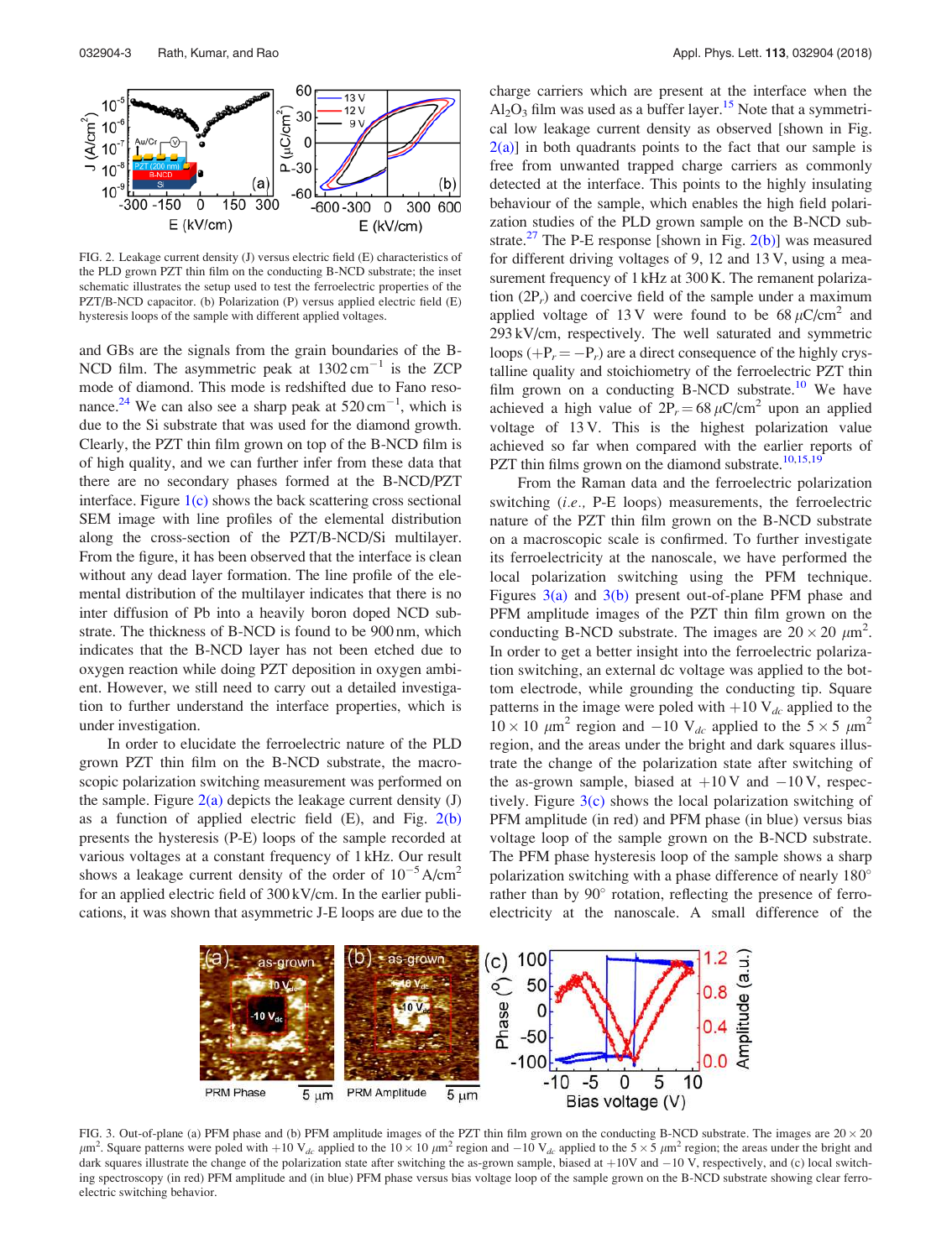coercive voltages  $(-V_c$  and  $+V_c)$  in the hysteresis loop indicates that the interface between the PZT and HFCVD grown B-NCD substrate has low trap charged defects without any dead layers.<sup>11,28–31</sup> The PRM amplitude versus bias voltage shows an excellent butterfly loop with zero voltage offset and a symmetric minima in both the quadrants.

For the device applications, the variation of switchable polarization as functions of the switching cycles, i.e., fatigue measurements of the PZT/B-NCD capacitors, is essential. The objective of this study was to understand the stability of switchable polarization by polarization switching of the ferroelectric thin film capacitor. Figure 4 shows the electrical fatigue measurement, *i.e.*, the suppression of the remanent polarization on repetitive field cycling of the capacitors. The polarization-switching cycle measurement of the sample was carried out with a rectangular pulse width of  $5 \mu s$  at a repetition frequency of 100 kHz. Our result shows that the remanent polarization did not change until  $1 \times 10^7$  cycles and thereafter a sudden decrease in the polarization value till  $1 \times 10^{10}$  cycles. It is observed that the fatigue of the thin film capacitors originated after  $10^7$  switching cycles and decreased to about 10% of the initial value, *i.e.*, of unfatigued state, at the completion of  $10^{10}$  cycles. The symmetry of the hysteresis loop during the measurements along the polarization axis points to, once again, the absence of an internal field between the ferroelectric thin films and the conducting B-NCD substrate.<sup>32,33</sup> This reflects that there is a good adhesion between the PZT thin film and the conducting electrode. After the endurance test (after the completion of the  $10^{10}$  cycles), we recorded the P-E loop of the sample.<sup>34</sup> It indicates that the PZT thin film on the B-NCD electrode is a suitable candidate for various ferroelectric applications such as MEMS/NEMS actuators, radio frequency MEMS, high frequency resonators, and radio frequency (RF) MEMS switches.

We have deposited a ferroelectric PZT thin film using PLD on a HFCVD grown conducting boron doped diamond film without using any intermediate layers. The B-NCD film also served as the bottom electrode, thereby addressing the issue related to fatigue and retention, as generally observed



FIG. 4. Remanent polarization as functions of cumulative polarization switching cycles. The inset shows the hysteresis (P-E) loops before and fatigued states after being subjected to  $10^{10}$  switching cycles of the PLD grown PZT thin films on a conducting B-NCD substrate.

when metal electrodes (Au, Pt, etc.) are used. The formation of a single phase perovskite ferroelectric PZT thin film on the B-NCD substrate was confirmed from the XRD pattern and Raman spectroscopy studies. The absence of pyrochlore phases in the PZT/B-NCD multilayer leads to a low symmetrical leakage current density of the order of  $10^{-5}$  A/cm<sup>2</sup> for an applied electric field of 300 kV/cm. Our result showed a well saturated hysteresis loop with a remanent polarization  $(2P_r = 68 \mu C/cm^2)$  and coercive field (=293 kV/cm) of the sample under a maximum applied voltage of 13 V. The existence of nanoscale ferroelectric switching of the sample was observed using the switching spectroscopy PFM technique. From the electrical fatigue measurement with  $10^{10}$  switching cycles of the sample, a small degradation of remanent polarization of about 10% was observed, suggesting the high quality of the deposited PZT thin film. The collective experimental results reflect that B-NCD thin films can be used as a bottom electrode for the ferroelectric sample, and therefore, this paves the way for achieving highly efficient ferroelectric based devices.

This work was supported by the Department of Science and Technology (DST), New Delhi, which facilitated the establishment of "Nano Functional Materials Technology Centre" (Grant No. SRNM/NAT/02-2005) and supported by Defence Research and Development Organization (DRDO), New Delhi (Grant No. PHY/13-14/286/MSRA/DRDO).

- ${}^{1}$ A. V. Sumant, O. Auciello, M. Liao, and O. A. Williams, MRS Bull. 39, 511 (2014).
- <sup>2</sup>C. Ko, Y. Lee, Y. Chen, J. Suh, D. Fu, A. Suslu, S. Lee, J. D. Clarkson, H.
- S. Choe, S. Tongay, R. Ramesh, and J. Wu, Adv. Mater. 28, 2923 (2016).
- 3 J. Rodriguez-Madrid, G. Iriarte, D. Araujo, M. Villar, O. Williams, W.
- Muller-Sebert, and F. Calle, Mater. Lett. 66, 339 (2012).
- <sup>4</sup>N. Setter, D. Damjanovic, L. Eng, G. Fox, S. Gevorgian, S. Hong, A. Kingon, H. Kohlstedt, N. Y. Park, G. B. Stephenson, I. Stolitchnov, A. K. Taganstev, D. V. Taylor, T. Yamada, and S. Streiffer, J. Appl. Phys. 100, 051606 (2006).
- <sup>5</sup>V. Nagarajan, I. G. Jenkins, S. P. Alpay, H. Li, S. Aggarwal, L. Salamanca-Riba, A. L. Roytburd, and R. Ramesh, J. Appl. Phys. 86, 595 (1999).
- <sup>6</sup>D. Damjanovic, Rep. Prog. Phys. 61, 1267 (1998).
- ${}^{7}R$ . Ramesh, S. Aggarwal, and O. Auciello, Mater. Sci. Eng., R 32, 191 (2001).
- <sup>8</sup>S. Srinivasan, J. Hiller, B. Kabius, and O. Auciello, Appl. Phys. Lett. 90, 134101 (2007).
- <sup>9</sup>R. Ramesh, A. Inam, W. K. Chan, F. Tillerot, B. Wilkens, C. C. Chang, T. Sands, J. M. Tarascon, and V. G. Keramidas, Appl. Phys. Lett. 59, 3542 (1991).
- <sup>10</sup>M. Liao, Y. Gotoh, H. Tsuji, K. Nakajima, M. Imura, and Y. Koide, J. Appl. Phys. 107, 024101 (2010).
- <sup>11</sup>E. A. Paisley, H. S. Craft, M. D. Losego, H. Lu, A. Gruverman, R. Collazo, Z. Sitar, and J.-P. Maria, J. Appl. Phys. 113, 074107 (2013).
- <sup>12</sup>M. Feng, J.-J. Wang, J.-M. Hu, J. Wang, J. Ma, H.-B. Li, Y. Shen, Y.-H. Lin, L.-Q. Chen, and C.-W. Nan, Appl. Phys. Lett. 106, 072901 (2015).
- <sup>13</sup>M. D. Losego and M. Jon-Paul, J. Am. Ceram. Soc. 93, 3983 (2010).
- <sup>14</sup>M. Es-Souni, M. Kuhnke, S. Yakovlev, C.-H. Solterbeck, and A. Piorra, Appl. Phys. Lett. **86**, 022907 (2005).
- <sup>15</sup>M. Liao, M. Imura, X. Fang, K. Nakajima, G. Chen, and Y. Koide, Appl. Phys. Lett. 94, 242901 (2009).
- <sup>16</sup>O. Auciello, S. Pacheco, A. V. Sumant, C. Gudeman, S. Sampath, A. Datta, R. W. Carpick, V. P. Adiga, P. Zurcher, Z. Ma, H. c Yuan, J. A. Carlisle, B. Kabius, J. Hiller, and S. Srinivasan, IEEE Microwave Mag. 8, 61 (2007).
- <sup>17</sup>A. V. Sumant, O. Auciello, R. W. Carpick, S. Srinivasan, and J. E. Butler, MRS Bull. 35, 281 (2010).
- <sup>18</sup>C. K. Kwok and S. B. Desu, J. Mater. Res. 8, 339 (1993).
- <sup>19</sup>M. Chandran, B. Tiwari, C. R. Kumaran, S. K. Samji, S. S. Bhattacharya, and M. S. R. Rao, J. Phys. D: Appl. Phys. 45, 202001 (2012).